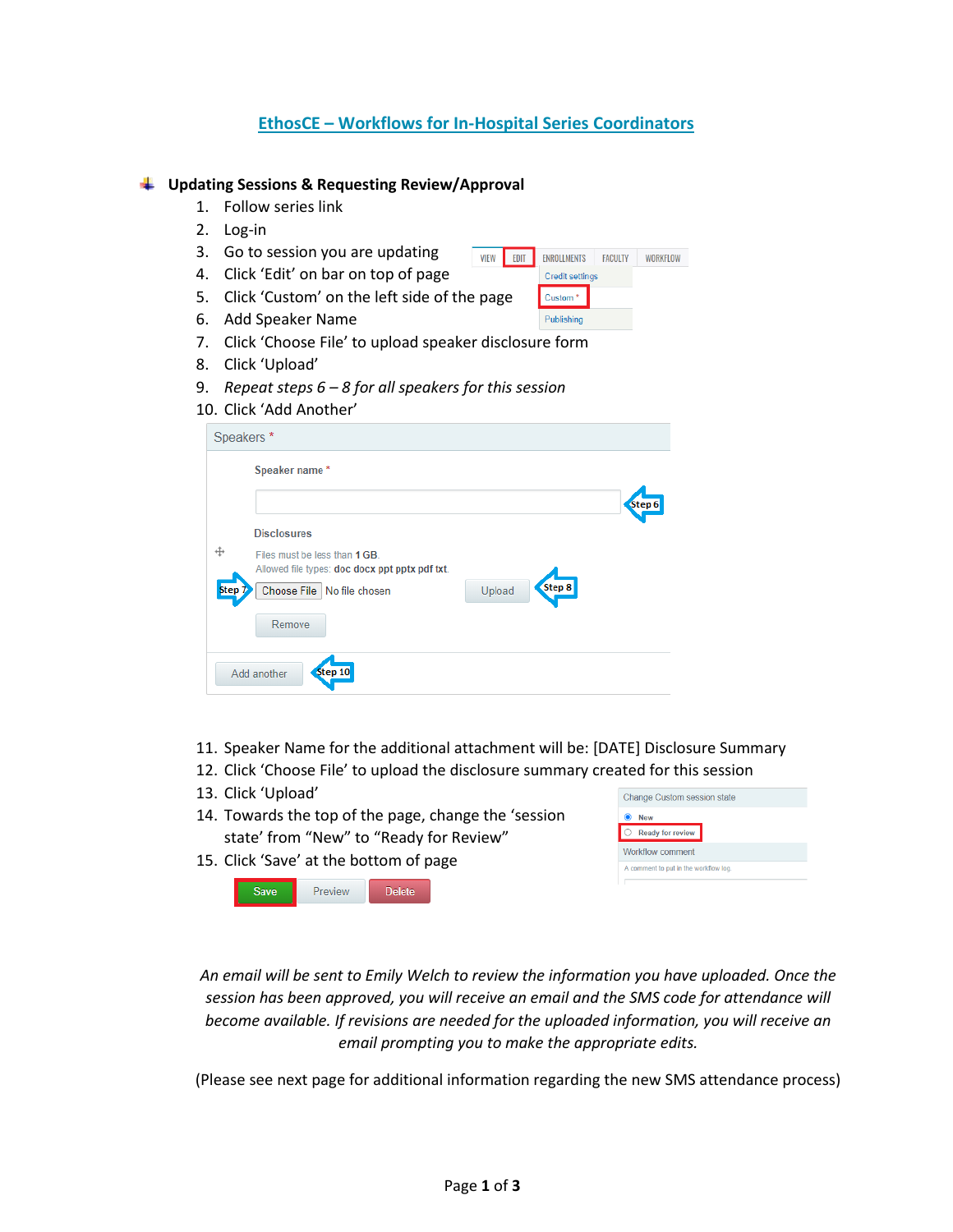## *Attendance Information*

- 1. *SMS Process for Attendees*
	- Attendees will text the session code, provided by department onsite, to this number **(857) 214 – 2277**.
	- They will then receive a response letting them know that their attendance has been recorded but they will need to log into the series website to complete the evaluation and claim their credit(s) for the session.
		- If they do not have an account with our new site yet, they will receive a message stating their attendance has been recorded but they need to create an account in order to complete the evaluation and claim their credit(s).

**NOTE**: evaluations will only remain **open for two weeks** after a session takes place. After this two-week period, evaluations will not be re-opened for completion.

## 2. *SMS Attendance Process for Coordinators Onsite*

- With this new feature, coordinators will no longer need to track attendance at each session.
- Once the session is approved online, the SMS code will be generated: *this code should be posted onsite at the session, with the phone number (indicated above) and instructions on how to use this feature.*
	- Navigate to the session that has just been approved
	- Click 'Enrollments' on bar at top of page WEW EDIT ENROLLMENTS FACULTY
	- Then click 'Settings' in green area at top of page
	- The SMS Code is located below the SMS section

|                                               |                     | before v start date |
|-----------------------------------------------|---------------------|---------------------|
| Close attendance<br>hours 0<br>minutes<br>- 0 | before v start date |                     |

#### *A different SMS code will be automatically generated for each session.*

WORKFLOW II

**If you would like to edit the SMS code, edit the text currently in the SMS code box and click 'save configuration' at the bottom of the page**

FACULTY WORKFLOW I

 If an attendee either does not have their phone on them, or does not want to use the SMS feature for attendance, they will need to be manually enrolled (added) to the session. Manual attendance should be the secondary method of attendance….

#### 3. *Manual Attendance Process for Coordinators Onsite*

- When someone is unable/doesn't want to record their attendance via SMS, the coordinator will need to collect their information on a spreadsheet to be uploaded to the session for this person's attendance to be recorded NOTE: please make sure the attendee is providing you with the same email address they use to access our site; if these emails addresses are different, the attendee will not be able to access the session.
- The website has a template spreadsheet for manual upload:
	- Navigate to session
	- VIEW EDIT ENROLLMENTS • Click 'Enrollments' on bar at top of page